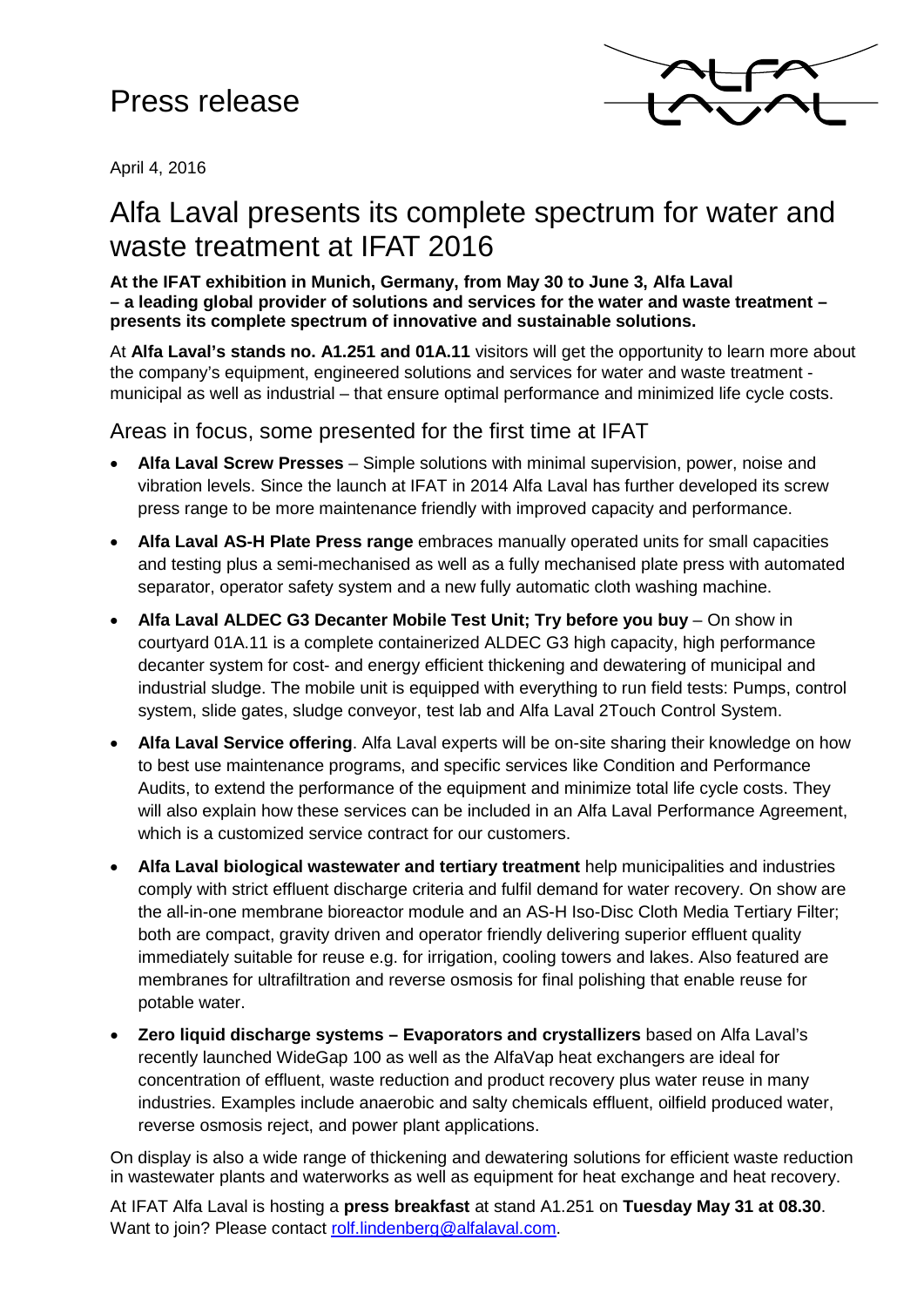

For more information about Alfa Laval's solutions and services, location, press breakfast etc. please visit [www.alfalaval.com/IFAT2016.](http://www.alfalaval.com/IFAT2016)

## **Contact people for more information**

Annette Risberg, Central Communications Manager, Water and Waste Treatment, Alfa Laval Tel: +45 2777 8539, [annette.risberg@alfalaval.com](mailto:annette.risberg@alfalaval.com)

Annouk Ruffo Leduc, Central Communication Manager, Service Tel direct: +46 4636 6875, Mobile: +46 7083 66875, [annouk.ruffoleduc@alfalaval.com](mailto:annouk.ruffoleduc@alfalaval.com)

Rolf Lindenberg, Regional Communication Manager, Mid Europe Tel: +49 40 40 7274 2466, [rolf.lindenberg@alfalaval.com](mailto:rolf.lindenberg@alfalaval.com)

## **Editor's Notes**

Alfa Laval is a leading global provider of specialized products and engineering solutions based on its key technologies of heat transfer, separation and fluid handling.

The company's equipment, systems and services are dedicated to assisting customers in optimizing the performance of their processes. The solutions help them to heat, cool, separate and transport products in industries that produce food and beverages, chemicals and petrochemicals, pharmaceuticals, starch, sugar and ethanol.

Alfa Laval's products are also used in power plants, aboard ships, in the mechanical engineering industry, in the mining industry and for wastewater treatment, as well as for comfort climate and refrigeration applications. Alfa Laval's worldwide organization works closely with customers in nearly 100 countries to help them stay ahead in the global arena.

Alfa Laval is listed on Nasdaq OMX, and, in 2015, posted annual sales of about SEK 39.7 billion (approx. 4.25 billion Euros). The company has about 17,500 employees.

### [www.alfalaval.com](http://www.alfalaval.com/)

**High resolution images can be downloaded at [www.alfalaval.com/IFAT2016/Press](http://www.alfalaval.com/IFAT2016/Press)**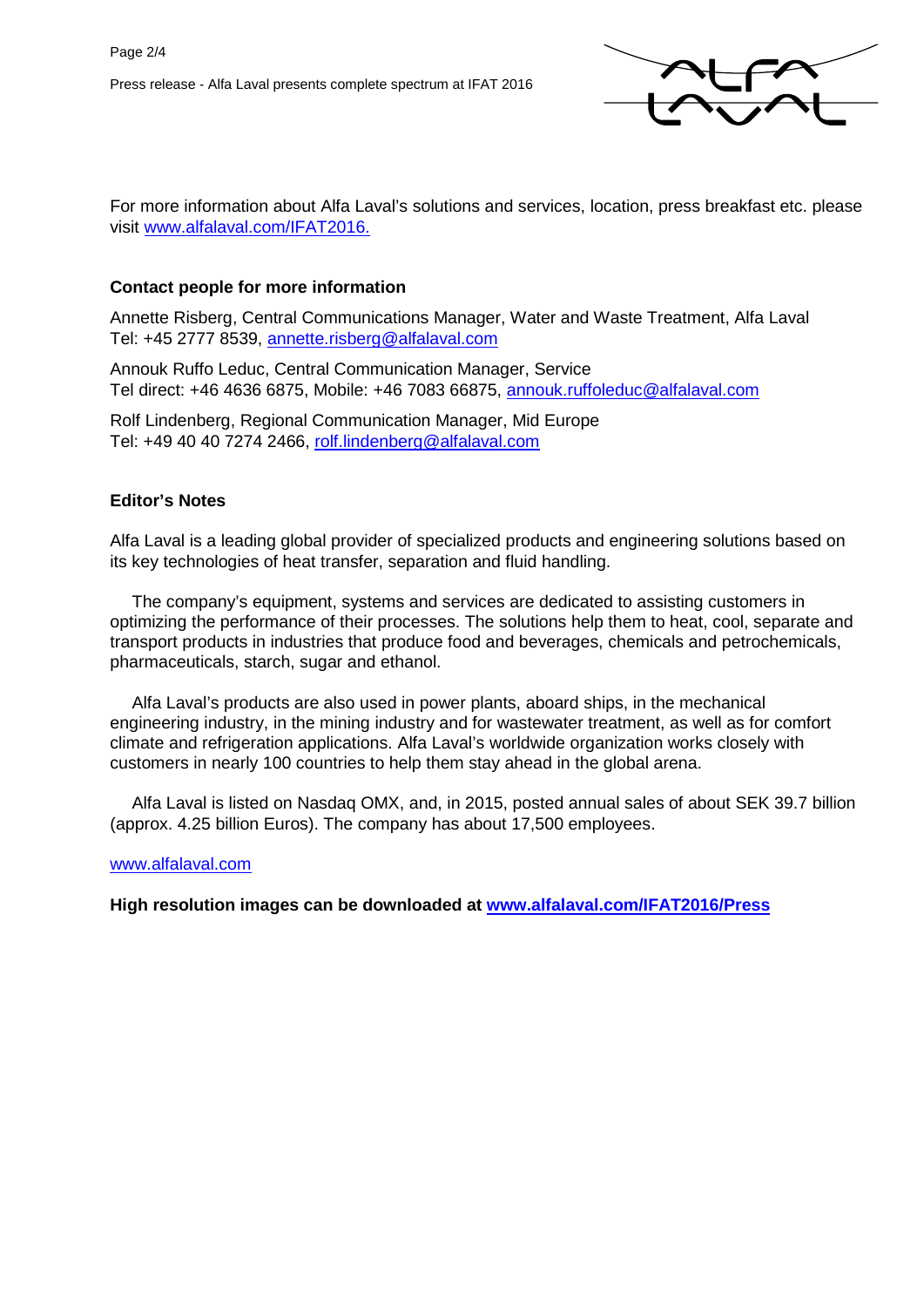



*Alfa Laval recently launched a new fully automatic cloth washing machine for its AS-H Fully Mechanised Plate Press, that also features an automated separator and full operator safety system.*





*At IFAT 2016 Alfa Laval presents a complete containerized ALDEC G3 Decanter system equipped with everything to run field tests for cost- and energy efficient thickening and dewatering of municipal and industrial sludge.*



*Since the launch at IFAT in 2014 Alfa Laval has further developed its screw press range to be more maintenance friendly with improved capacity and performance.*